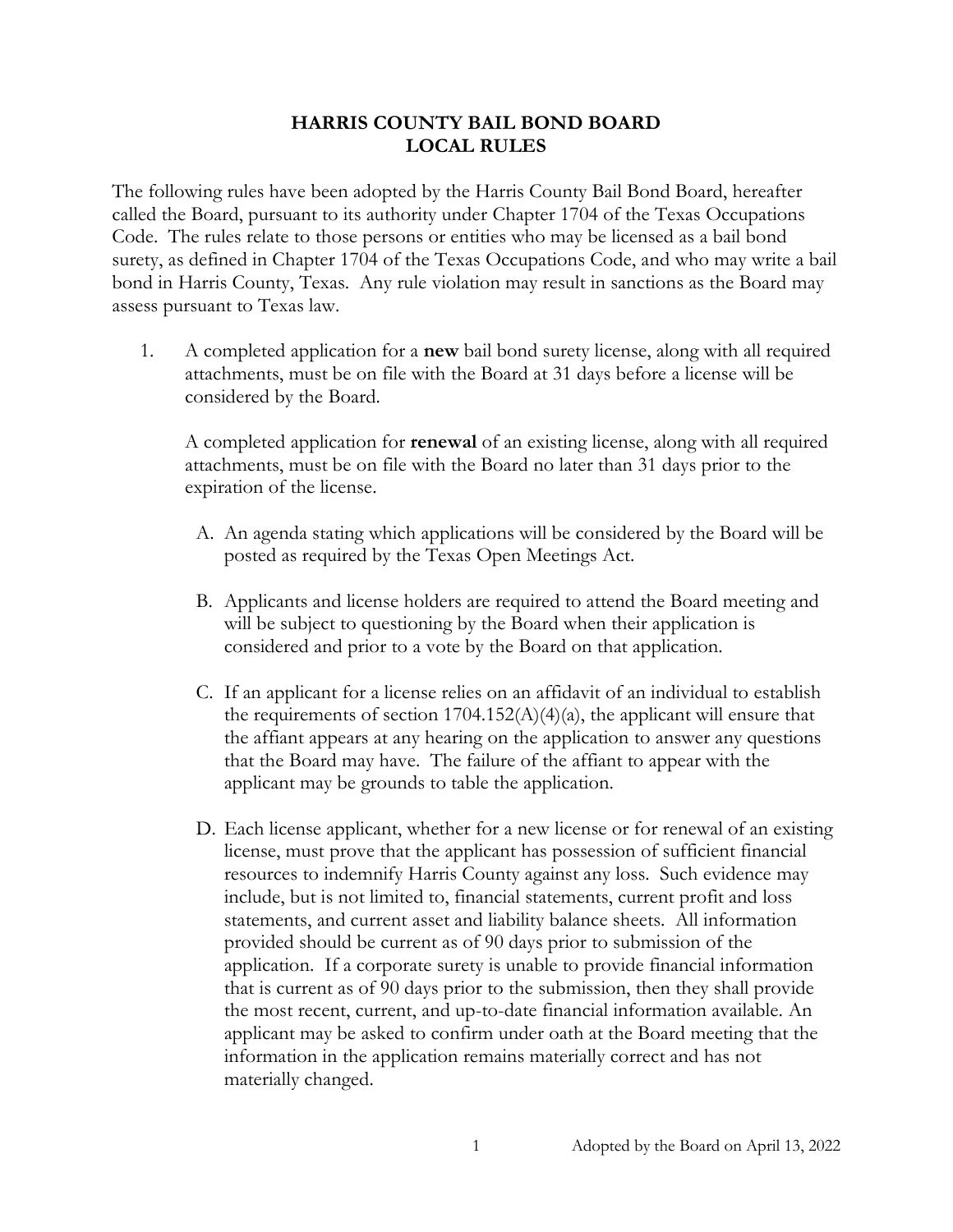- E. At the time a licensee deposits \$50,000.00 in cash, CDs (including a document that complies with Uniform Commercial Code  $\S$  9.104(a)(2) that is acceptable to, or promulgated by, the Board), or real property with the Board, the financial responsibility requirement of the law is considered satisfied.
- F. No licensee may make a single bond in excess of the amount the licensee has deposited with the Board. This subsection does not apply to corporate sureties licensed by the Board.
- G. All applications for a new or renewal license shall be completed on the form approved by the Board and provided by the Harris County Sheriff's Office Bonding Division.
- H. The Board recommends that applicants for renewal of a license plan to have the renewal considered at a meeting of the Board that is at least 40 days before expiration of the existing license and in no event at a meeting less than 10 days before the expiration of the license. If the Board tables a renewal application, the Board is not obligated to consider it until the subsequent month's meeting. This could result in the applicant's current license expiring before it is renewed. Applicants for renewal are reminded that a Board order renewing the license is not effective for 10 days.
- 2. The application fee for an original or renewal license is not refundable in the event the Board denies the application. An application that is withdrawn by the applicant prior to the Board's consideration shall not be considered by the Board and the application fee shall be returned.
- 3. The Board may delegate to members of the Board, or their designees, authority to investigate and conduct sworn voir dire examinations of an applicant and any other relevant persons or matters.
- 4. No collateral of any kind submitted to obtain or renew a license shall be changed, substituted, or modified without approval from the Board.
- 5. Real property deeded in trust to the Board must meet the following requirements:
	- A. The property must be located in Texas.
	- B. The property cannot be exempt from forced sale.
	- C. The property must be unencumbered.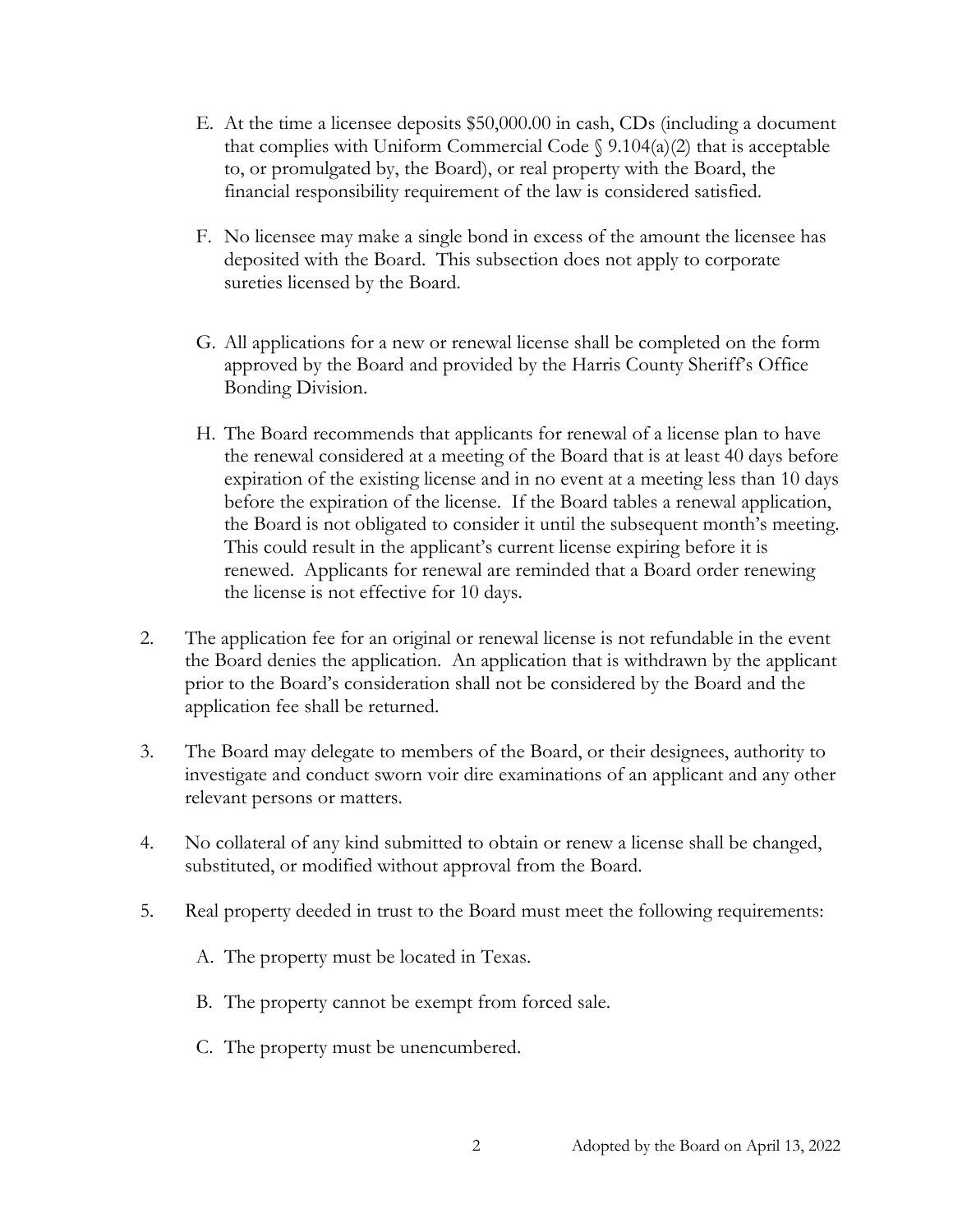- D. Each licensee must submit to the Board a certified copy of the warranty deed establishing the licensee's ownership of the property.
- E. Proof that all property tax and homeowner's association obligations are current.
- F. A deed of trust must name the Harris County Bail Bond Board as beneficiary and be recorded with the County Clerk of the county where the real property is located. The deed of trust shall be in a form approved by the County Attorney. The original recorded deed of trust will be held and secured as directed by the Board.
- 6. When a licensee or agent for a corporate surety relies on collateral other than real property, they may submit at least \$50,000.00 in cash, or cash equivalent styled in the name of the Harris County Treasurer and issued by a government insured financial institution in one of the following forms:
	- A. A cashier's check of unlimited time duration,
	- B. A certificate of deposit that
		- 1. is never allowed to lapse,
		- 2. is automatically renewable, and
		- 3. is a negotiable instrument, or
		- 4. is accompanied by an assignment of security interest on a form that complies with Uniform Commercial Code  $\S$  9.104(a)(2) and that is acceptable to, or promulgated by, the Board.
	- C. A non-negotiable certificate of deposit that
		- 1. is never allowed to lapse,
		- 2. is automatically renewable, and
		- 3. is accompanied by an assignment of security interest on a form that complies with Uniform Commercial Code  $\S$  9.104(a)(2) and that is acceptable to, or promulgated by, the Board.
- 7. General and Limited Powers of Attorney.
	- A. Before a designated agent may execute a bond on behalf of a licensed corporate surety, a general power of attorney for the agent must be filed with the Harris County Clerk and the Board as directed by Chapter 1704 of the Texas Occupations Code. If the corporate surety revokes the general power of attorney, simultaneous written notice must be submitted to the Board. A revocation is not effective until received by the Board.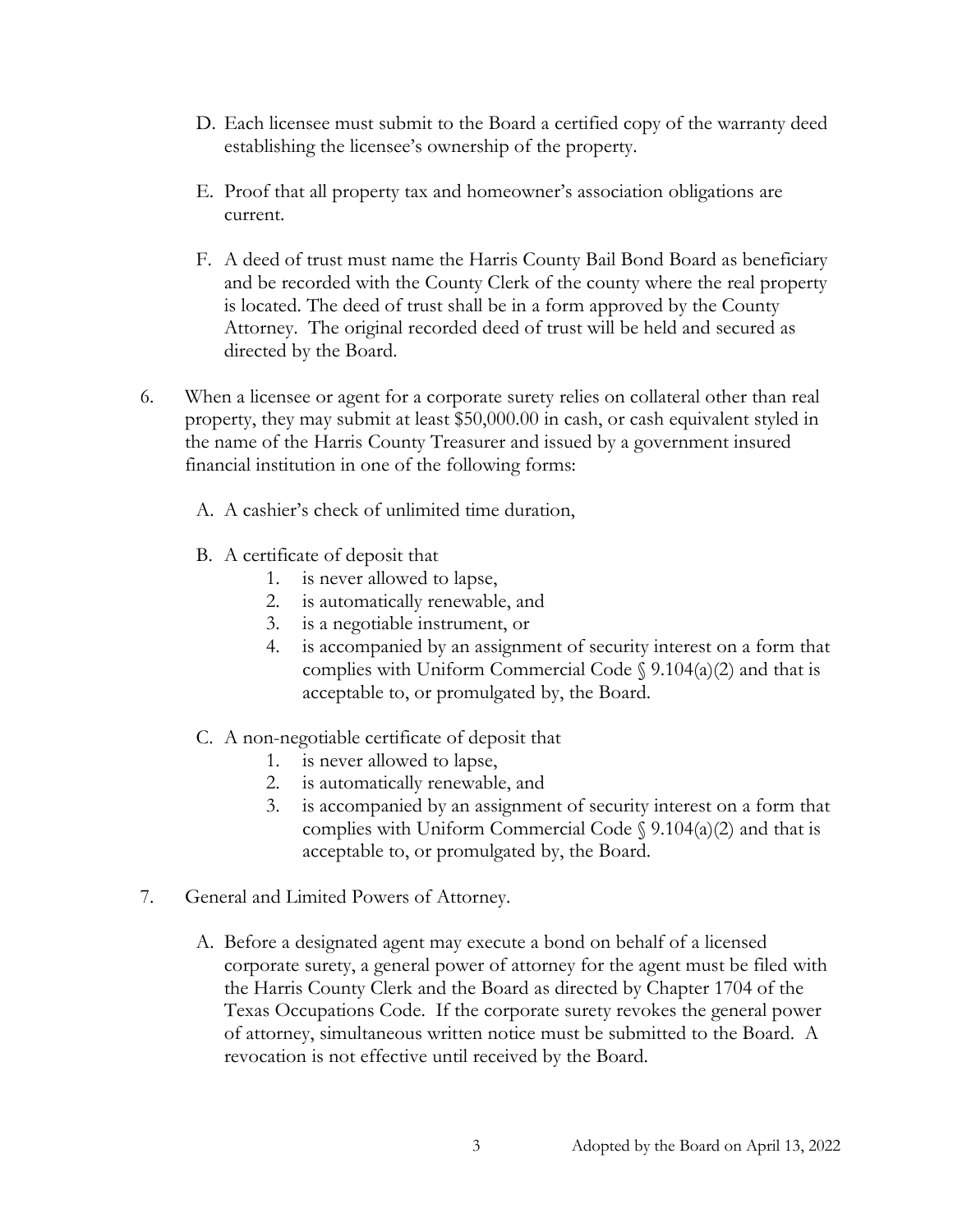- B. The Sheriff will only accept a bail bond from an agent for a corporate surety whose general power of attorney has not expired and has been properly and timely filed with the Harris County Clerk. A limited power of attorney accepted for an individual bond does not negate a valid general power of attorney from establishing liability of the corporate surety.
- 8. Each licensee and agent for a corporate surety must have a signature card on file with the Harris County Sheriff's Office Bonding Division before they will be permitted to execute a bond.
- 9. All licensees and agents for corporate sureties must maintain an office in Harris County. Not later than the seventh day after the date a license holder opens a new office or moves an office to a new location, the license holder shall notify the Board of the location of the office. An "office" is any location where a licensee or agent conducts bail bond business, maintains business records, employs staff, meets with clients, accepts payment of bonds, or installs and maintains an advertised phone number.
- 10. No licensee or agent for a corporate surety may use a phone number, an address, or name to advertise or solicit bonds, nor maintain a separate office with separate phone numbers without prior notice to or approval by the Board as required by Chapter 1704 of the Texas Occupations Code. No licensee or agent for a corporate surety may advertise or solicit under an assumed name without being properly licensed by the Board under that assumed name. A valid license number must be displayed on all advertisements and solicitations.
- 11. Assumed Names.
	- A. Each licensee or agent for a corporate surety who uses an assumed name must submit to the Board a certified copy of the assumed name certificate that has been filed with the Harris County Clerk's Office.
	- B. A licensee or agent for a corporate surety shall not use in its bail bond business an assumed name that is the same as, or deceptively similar to, an assumed name that is already being used in a Harris County bail bond business.
	- C. Part B of this Rule does not apply to the following situations:
		- 1. A licensee or agent for a corporate surety may use a similar assumed name for its own additional licenses.
		- 2. A licensee or agent for a corporate surety may sell an assumed name to another licensee or agent for a corporate surety, provided that the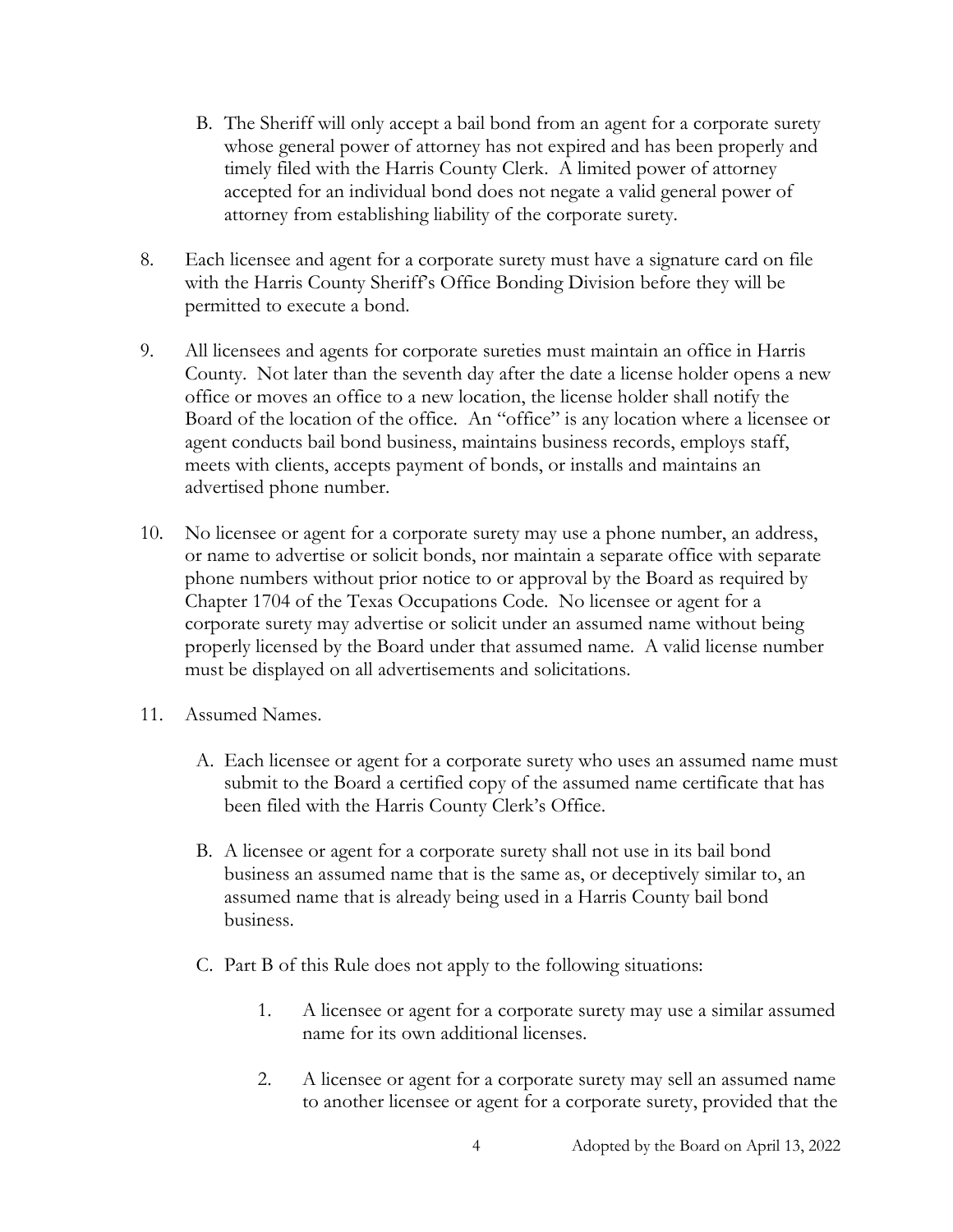licensee or agent for a corporate surety selling the assumed name ceases to use the assumed name to advertise, solicit, or post bonds.

- 3. If a licensee or agent for a corporate surety dies, the licensee or agent for a corporate surety seeking to be licensed under  $\{(1704.152(c)(2) \text{ of the Texas Occasionally Code may use an } \mathbb{Z}\})$ assumed name that is the same or similar to that of the deceased license holder.
- 4. If a licensee or agent for a corporate surety dies, the license holder's estate may transfer the license holder's assumed name to another licensee or agent for a corporate surety.
- 12. Meeting Procedures.
	- A. Pursuant to the Texas Open Meetings Act, the Harris County Bail Bond Board posts an agenda prior to the meeting of the Board. An interested person may request an item to be placed on the Agenda by presenting the request in writing to the Harris County Sheriff's Office Bonding Division no later than 10 days before the Board Meeting at which the item is to be considered, discussed, and acted on. This does not apply to new or renewal applications as provided in Rule 1.
	- B. Anyone wishing to speak at any Bail Bond Board meeting with respect to any issue or any item on the Bail Bond Board agenda is limited to three minutes, exclusive of any time spent answering specific questions by any member of the Board. The Board may make and approve a motion to extend the time of any speaker.
- 13. Identification Cards.
	- A. Qualifications and Eligibility Any individual who meets the following requirements is eligible to receive a bail bond identification card:
		- 1. Has a valid government issued identification deemed sufficient by the Harris County Sheriff's Office Bonding Division;
		- 2. Is at least eighteen (18) years of age;
		- 3. Is licensed by the Harris County Bail Bond Board or is an employee or authorized representative of such licensee or agent of a corporate surety.
	- B. Application the applicant must complete an application for a bail bond identification card on the form provided by the Board. The application shall be signed by the licensee or agent for a corporate surety.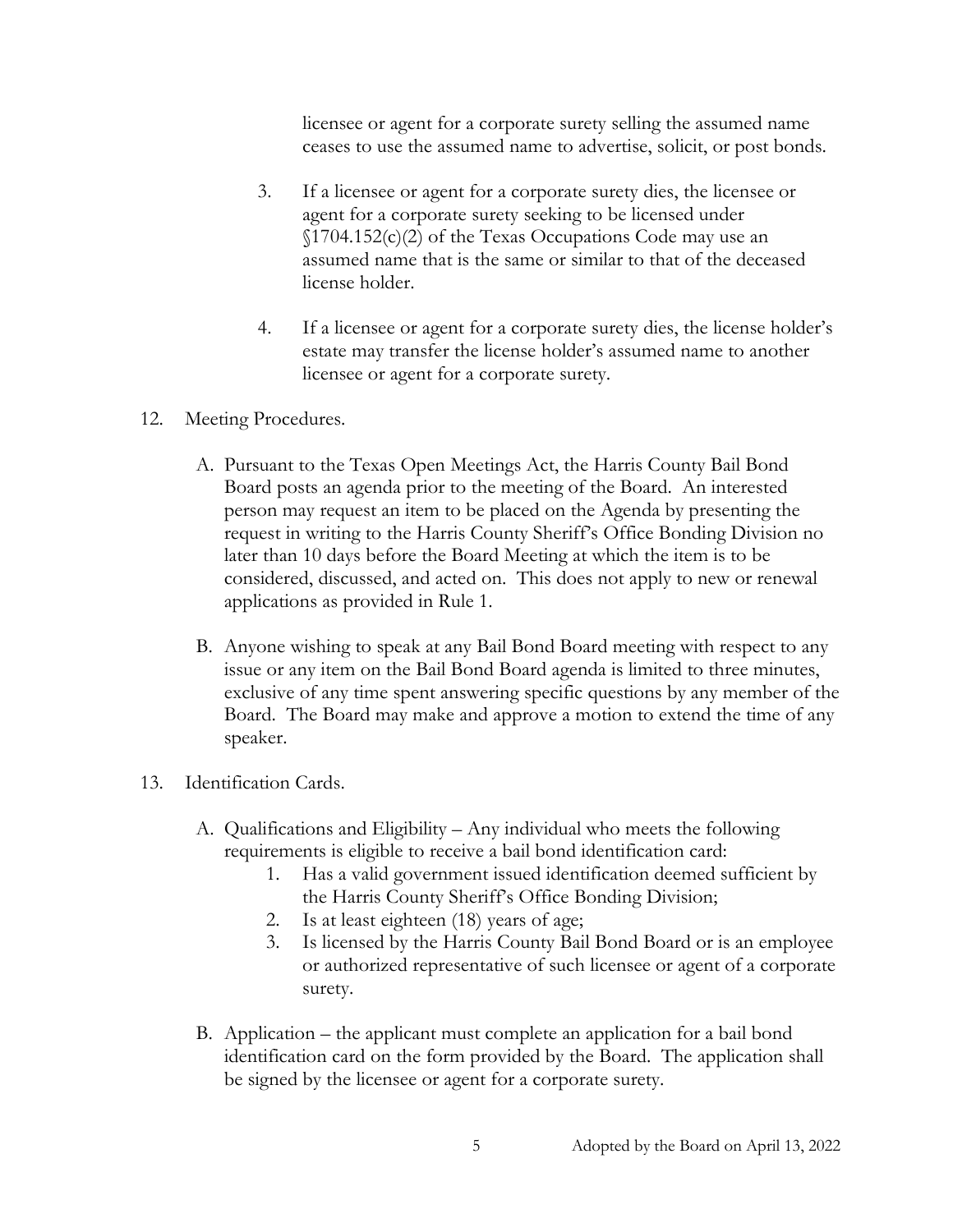- C. Investigation and Issuance of New Card The Harris County Sheriff's Office Bonding Division shall investigate all applications to determine whether the requirements of Chapter 1704 of the Texas Occupations Code and of this rule are met. If the requirements are met, the Harris County Sheriff's Office Bonding Division shall issue the bail bond identification card to the applicant after it is signed by the Board's Chairman or Vice Chairman in the Chairman's absence. Should the Harris County Sheriff's Office Bonding Division determine that the applicant is not qualified, it shall issue, within six working days, a letter to the applicant stating the reason for the denial.
- D. Board Review An applicant denied an identification card may appeal to the Board by delivering written notice of appeal to the Board not later than 30 days from the receipt of the denial.

All appeals will be placed on the Board agenda for the next regularly scheduled meeting if notice of appeal is received within ten (10) days before the next such meeting, otherwise, said appeal will be heard by the Board at the succeeding month's meeting. On appeal, the Board shall decide whether to grant or deny the application.

- E. Expiration and Renewal of Identification Cards an identification card issued under these rules expires on the date the license it is associated with expires.
- F. The identification card issued to the licensee or agent of a corporate surety must be presented to the bonding desk at the time a bail bond, appearance bond, or appeal bond is presented.
- 14. The Harris County Sheriff's Office Bonding Division shall distribute copies of upcoming agendas and corresponding packet materials to all Board members at least seven days before such meeting.
- 15. Election of Certain Bail Bond Board Members.
	- A. The Board shall annually conduct a secret ballot election to elect the following Board members:
		- 1. Surety representative: A Harris County licensed bail bond surety or agent for a corporate surety; and
		- 2. Defense attorney representative: A criminal defense attorney who is practicing in Harris County.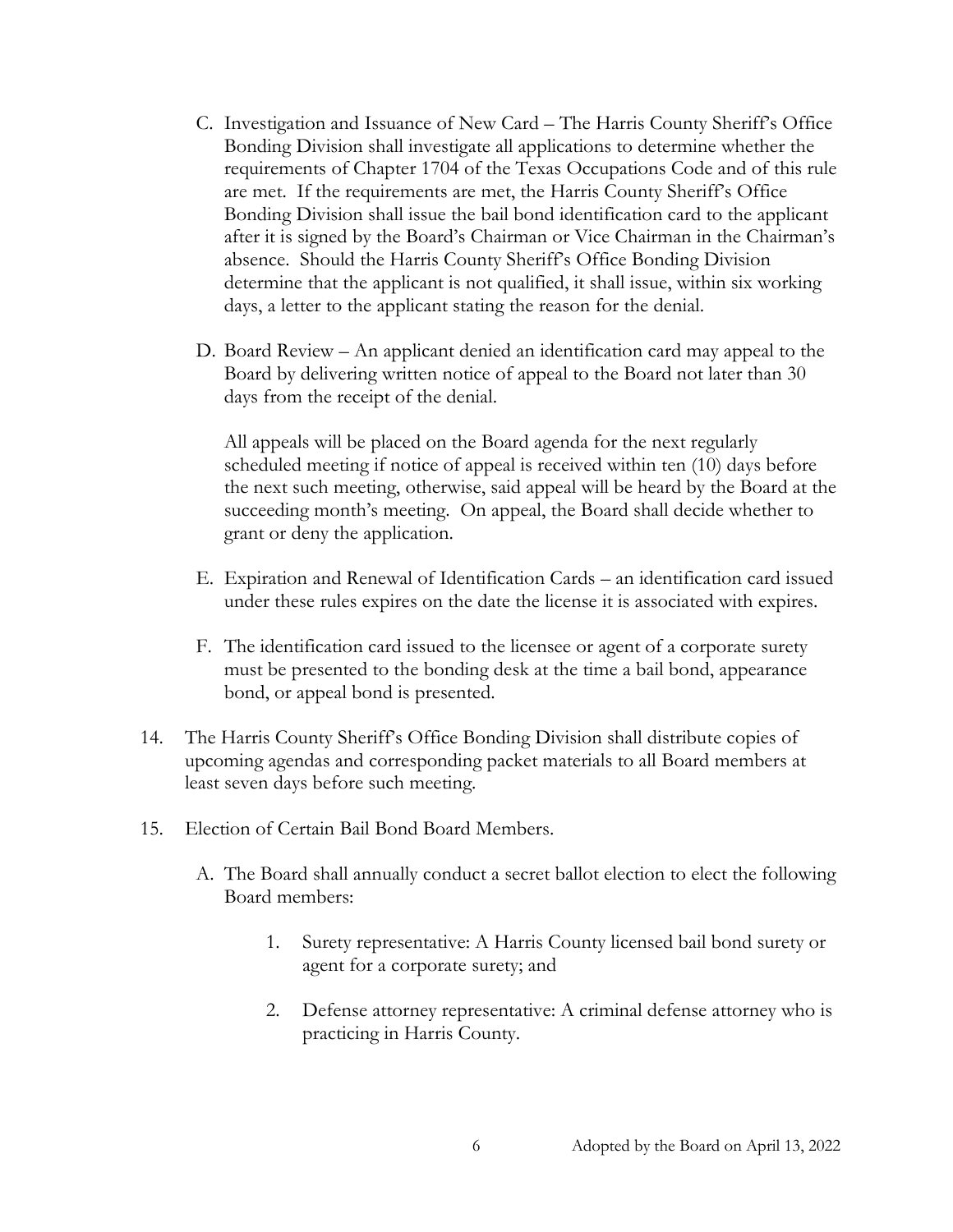- B. The election will be administered by the Harris County Sheriff's Office Bonding Division. The members of the Sheriff's Office who are charged with handling the election may enlist the assistance of others to help in the administration of the election.
- C. Nominations.
	- 1. Nominations for the surety representative and defense attorney representative must be submitted directly to the Harris County Sheriff's Office Bonding Division by following the procedures posted on the Board's website.
	- 2. Who is eligible to submit a nomination:
		- a. Only those eligible to vote under Local Rule  $15(D)(1)$  are eligible to submit a nomination for the surety representative.
		- b. Only those eligible to vote under Local Rule 15(D)(2) are eligible to submit a nomination for the defense attorney representative.
	- 3. The nomination period will be Monday through Friday of the week of the November Board meeting.

## D. Voter Eligibility.

- 1. In the election for the surety representative, each individual licensed in the county as a bail bond surety or agent for a corporate surety is entitled to cast one vote for each license held.
- 2. In the election for the defense attorney representative, each attorney who has a principal place of business located in Harris County and who is not legally prohibited from representing criminal defendants in the county is entitled to case one vote to elect the defense attorney representative. Attorneys must provide their State of Texas Bar Number when voting.
- E. Election Place and Time.
	- 1. The Harris County Sheriff's Office Bonding Division shall submit to the Board for approval at the October Board meeting proposed information regarding the place, time, and instructions for the upcoming elections.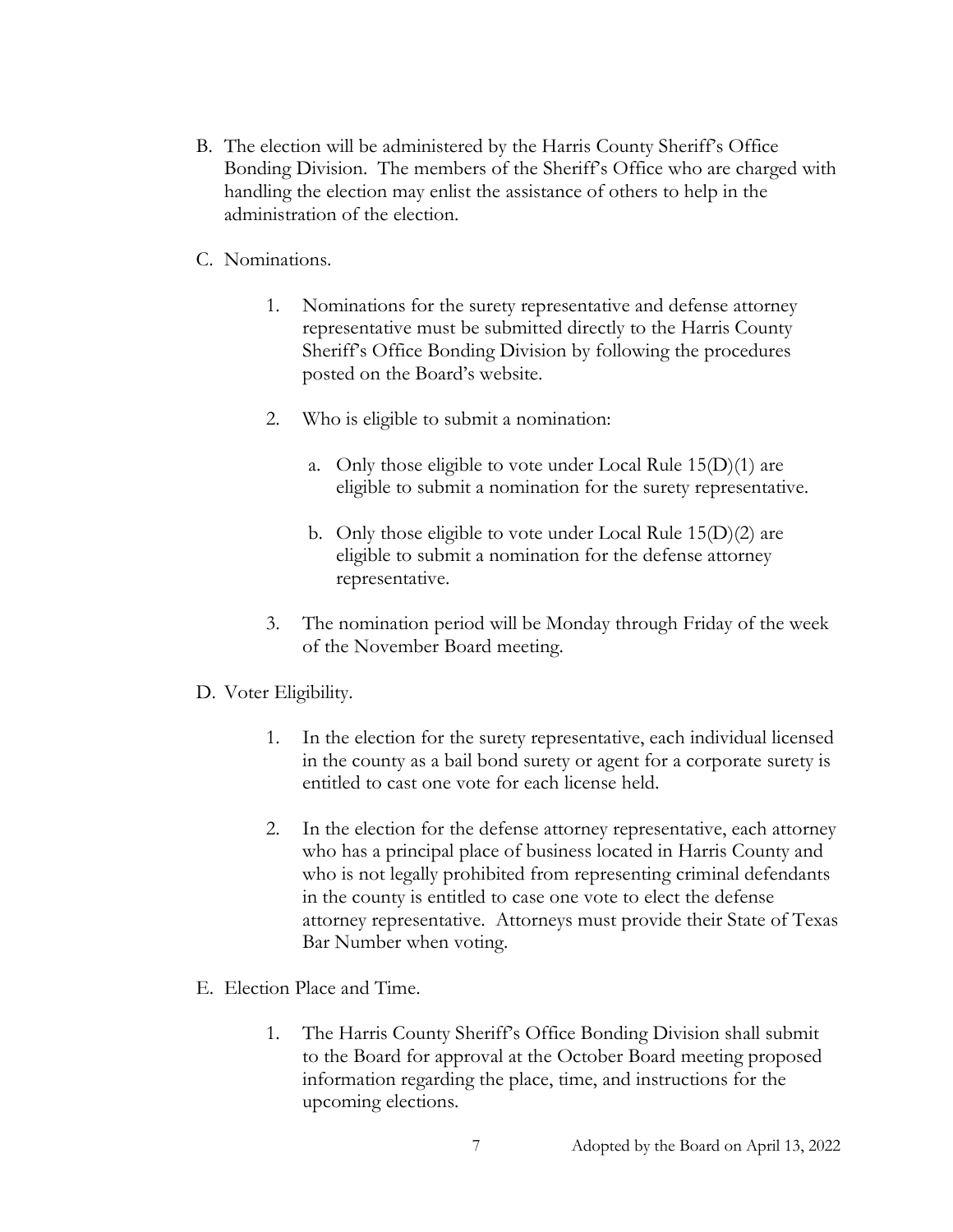- 2. The Harris County Sheriff's Office Bonding Division shall post Board-approved information regarding the place, time, and instructions for the election of the surety representative and defense attorney representative on the Harris County Bail Bond Board's website.
- 3. In the event that there is only a single nominee or candidate for either the surety representative or the defense attorney representative, the single nominee for that position shall be declared the winner without the necessity of an election.
- F. Election Procedures.
	- 1. A plurality vote is required. In order to prevail, a candidate must receive more votes than any other candidate for the office.
	- 2. No proxy voting is allowed.
	- 3. No write-in vote is allowed.
	- 4. The results of the election for both the surety representative and defense attorney representative will be announced at the December Board meeting.
	- 5. In the case of a tie, the winner will be decided by the flip of a coin.
- G. The term of office continues until a successor takes office.
- 16. All licensed sureties with real property pledged as security must pay or cause to be paid all property taxes and homeowner's association fees assessed against the property before delinquency and not later than March 31 of each year, deliver paid tax and homeowner's association receipts, without lien or encumbrance, pertaining to the property to the Harris County Sheriff's Office Bonding Division, or give written notice to the Harris County Sheriff's Office Bonding Division, of the reason the property taxes and homeowner's association fees have not been paid.
- 17. A person may submit a written request to the licensee or agent for a corporate surety for a refund if a bond has not been submitted to the Harris County Sheriff's Office. Not later than ten business days from receipt of a written request for a refund, the licensee or agent shall make any refund due available to the depositor at the surety's office or provide a written explanation detailing why some or all of the requested refund is not being provided.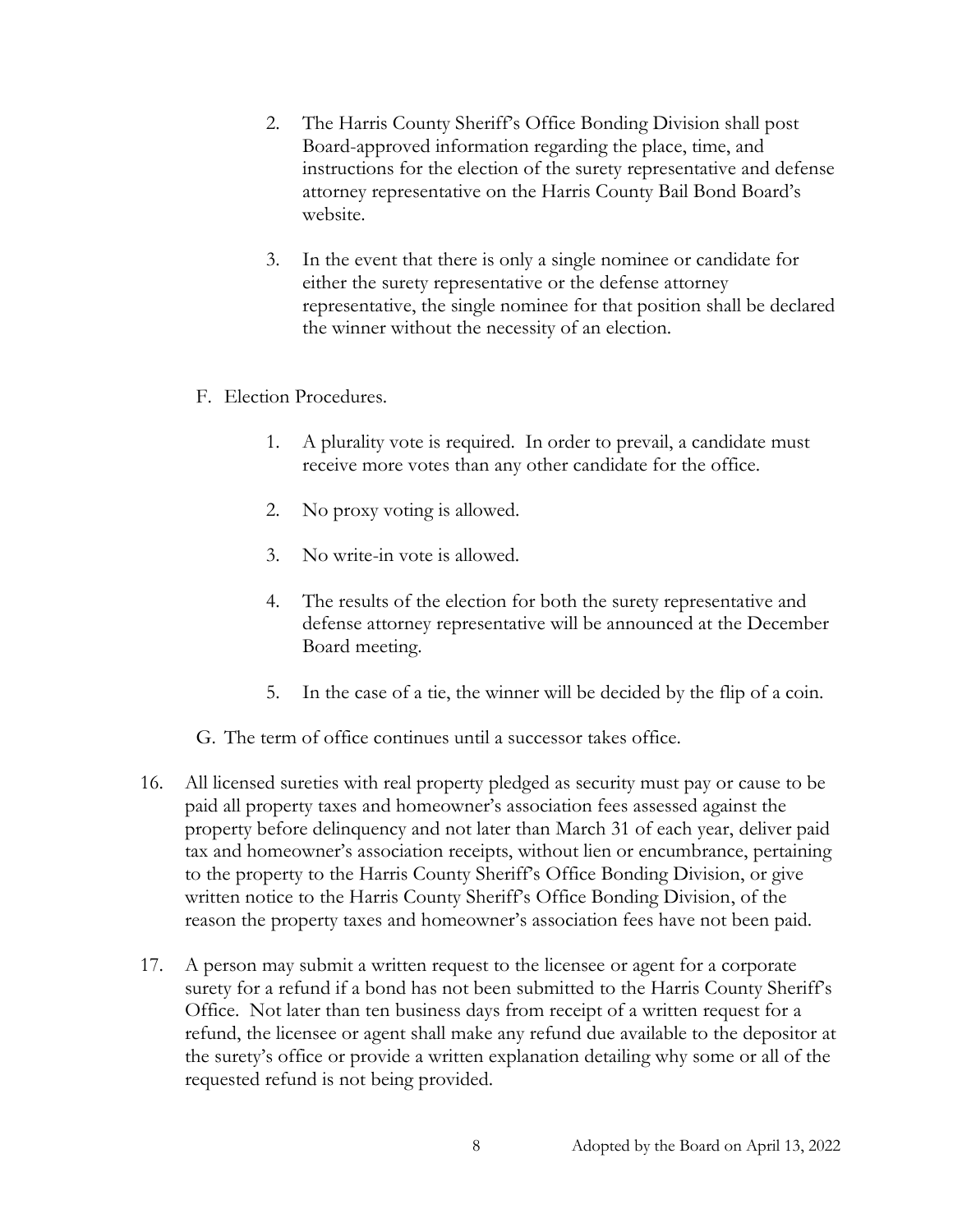- 18. A complaint regarding a violation of these Rules or Texas Occupation Code Chapter 1704 may be submitted to the Harris County Sheriff's Office Bonding Division. The Harris County Sheriff's Office Bonding Division may resolve the complaint or, if it complies with Texas Occupations Code  $\S$  1704.251(b)(1) may forward it to the Board for resolution. A person dissatisfied with a resolution by the Harris County Sheriff's Office Bonding Division shall follow Texas Occupations Code § 1704.251(b)(1).
- 19. Before posting a surety bond for release of a pretrial detainee charged in state or county court in Harris County with a serious violent or sexual offense, persons or entities licensed as a bail bond surety in Harris County must collect a premium of at least 10 percent of the total surety bond amount and present proof of payment of the 10 percent premium to the Harris County Sheriff in the form of a sworn affidavit setting out the premium amount paid, identifying how the premium was paid (including, but not limited to, by cash, type of cash equivalent, property transfer, or property lien), and identifying who paid the premium.

For the purpose of this rule, a "serious violent or sexual offense" is one defined in the following sections of the Texas Penal Code:

- 1. Section 19.02 (murder);
- 2. Section 19.03 (capital murder);
- 3. Section 20.04 (aggravated kidnapping);
- 4. Section 20A.02 (trafficking of persons);
- 5. Section 20A.03 (continuous trafficking of persons);
- 6. Section 21.2 (continuous sexual abuse of young child or disabled individual);
- 7. Section 21.11 (indecency with a child);
- 8. Section 22.011 (sexual assault);
- 9. Section 22.021 (aggravated sexual assault);
- 10. Section 25.072 (repeated violation of certain court orders or conditions of bond in family violence, child abuse or neglect, sexual assault or abuse, indecent assault, stalking, or trafficking case);
- 11. Section 25.11 (continuous violence against the family);
- 12. Section 29.03 (aggravated robbery);
- 13. Section 43.25 (sexual act with a child)
- 14. Attempted murder;
- 15. Section 22.02 (aggravated assault);
- 16. Burglary of a habitation with intent to commit a serious violent or sexual offense;
- 17. Engaging in organized crime involving a serious violent or sexual offense.